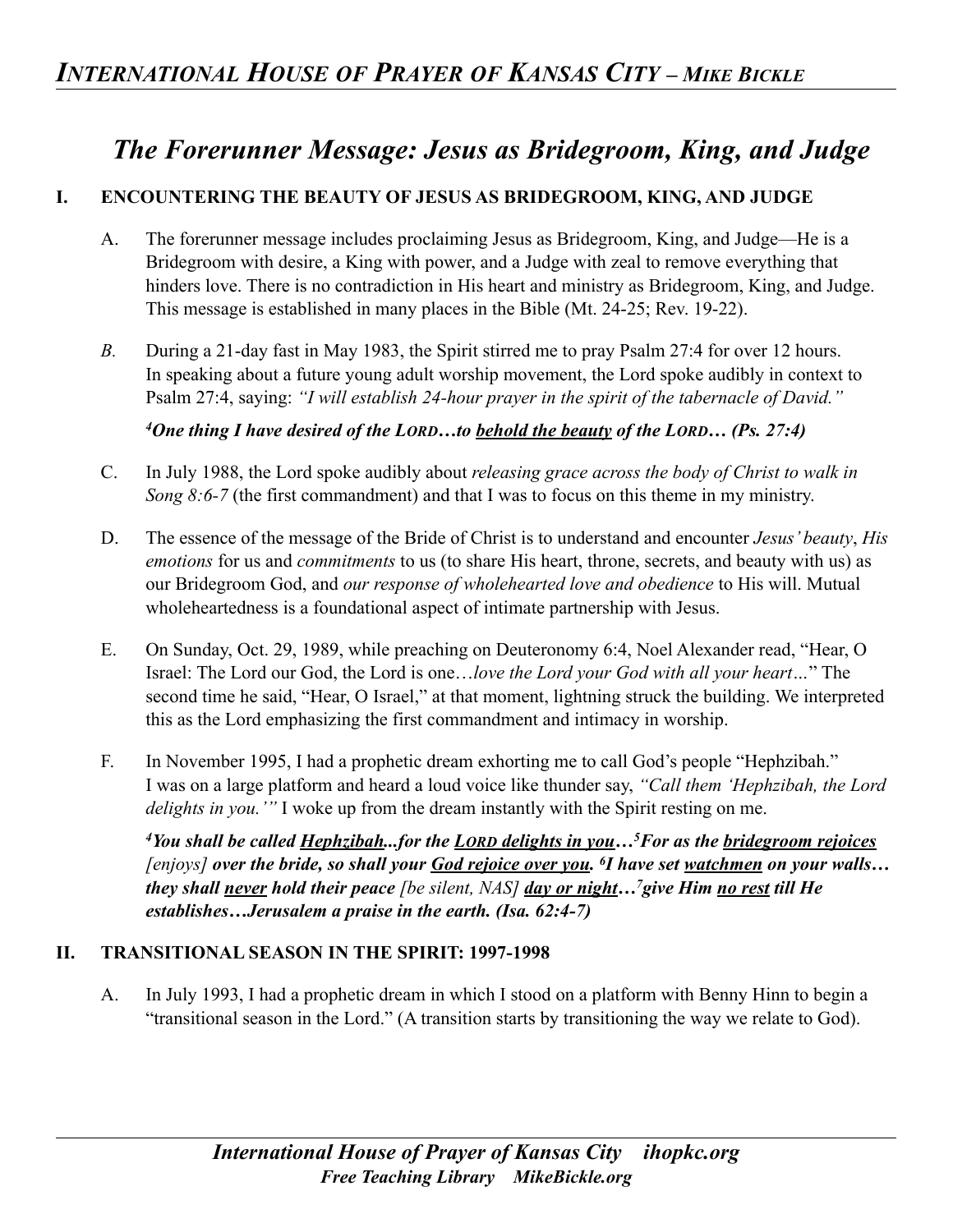- B. In October 1996, I spoke at a conference with John Arnott in Toronto. Benny Hinn was hosting a healing meeting in Toronto. He asked me to meet with him before his meeting that day. I stood on the stage with Benny Hinn and prophesied something along the lines of, **"***The Spirit is raising up intercessors throughout the nations.***"** That night at John Arnott's conference, Mark DuPont, called me to the platform and prophesied, *"You are in transition.***"**
- C. On November 30, 1996, at all-night prayer meeting from midnight until 5 a.m., I said over and over, *"Jesus, You are so beautiful."* Every time I said it, I felt a surge of His presence on me. The next week, a lady sent me a letter that said, "I had a dream about you early last Saturday morning on November 30. In this dream the Lord said that He would open up to you more understanding of Jesus' beauty and that He wants you to call others into encounter His beauty."
- D. On May 7, 1997, in Assisi, Italy, the Lord said, "*I will raise up 'friend of the Bridegroom' forerunner messengers*" who will proclaim Jesus as Bridegroom, King, and Judge. The Holy Spirit is raising up forerunner messengers in many different ministries across the earth.

### *29The friend of the Bridegroom…rejoices…because of the Bridegroom's voice. (Jn. 3:29)*

E. In July 1997, Rick Joyner prophesied to me, "In the next few weeks the Lord is going to visit you about your life mandate because you are in transition." A month later on August 27, 1997, I had a prophetic dream indicating that part of my ministry was to be found in Isaiah 40:3.

#### *3Prepare the way of the LORD; make straight in the desert a highway for our God. (Isa. 40:3)*

F. On September 3, 1997, the Spirit highlighted three verses (Rev. 2:17: 3:12; 19:12). They speak of encountering and proclaiming the Lord's name—the fame of Jesus, His beauty, and His worth. I felt the wind and fire of the Spirit manifesting on me for several hours. On the way out of the prayer room, I received a note from Terry Bennett who said that he saw the wind and fire of the Spirit resting on me as He was speaking three verses about me—Revelation 2:17, 3:12, 19:12.

*17I will give him a white stone, and on the stone a new name written… (Rev. 2:17)*  <sup>12</sup>*I* will write on him the <u>name of My God</u>...*I* will write on him  $My$  new name. (Rev. 3:12) *12He had a name written that no one knew except Himself. (Rev. 19:12)* 

G. On September 17, 1997, during a prayer meeting, the Spirit highlighted Isaiah 63:1-6 to me. Again, I felt the wind and fire of the Spirit manifesting on me for several hours. It spoke of Jesus the King wearing the red garments of a judge as He walked through the nations. I began to say, "Your red garments are glorious. Why are they red? A king should be in white garments."

*1Who is this who comes from Edom, with dyed garments from Bozrah, this One who is glorious in His apparel, traveling in the greatness of His strength?—"I [Jesus]* who speak in *righteousness, mighty to save." 2Why is Your apparel red, and Your garments like one who treads in the winepress? 3"I have trodden the winepress alone, and from the peoples no one was with Me. For I have trodden them in My anger, and trampled them in My fury; their blood is sprinkled*